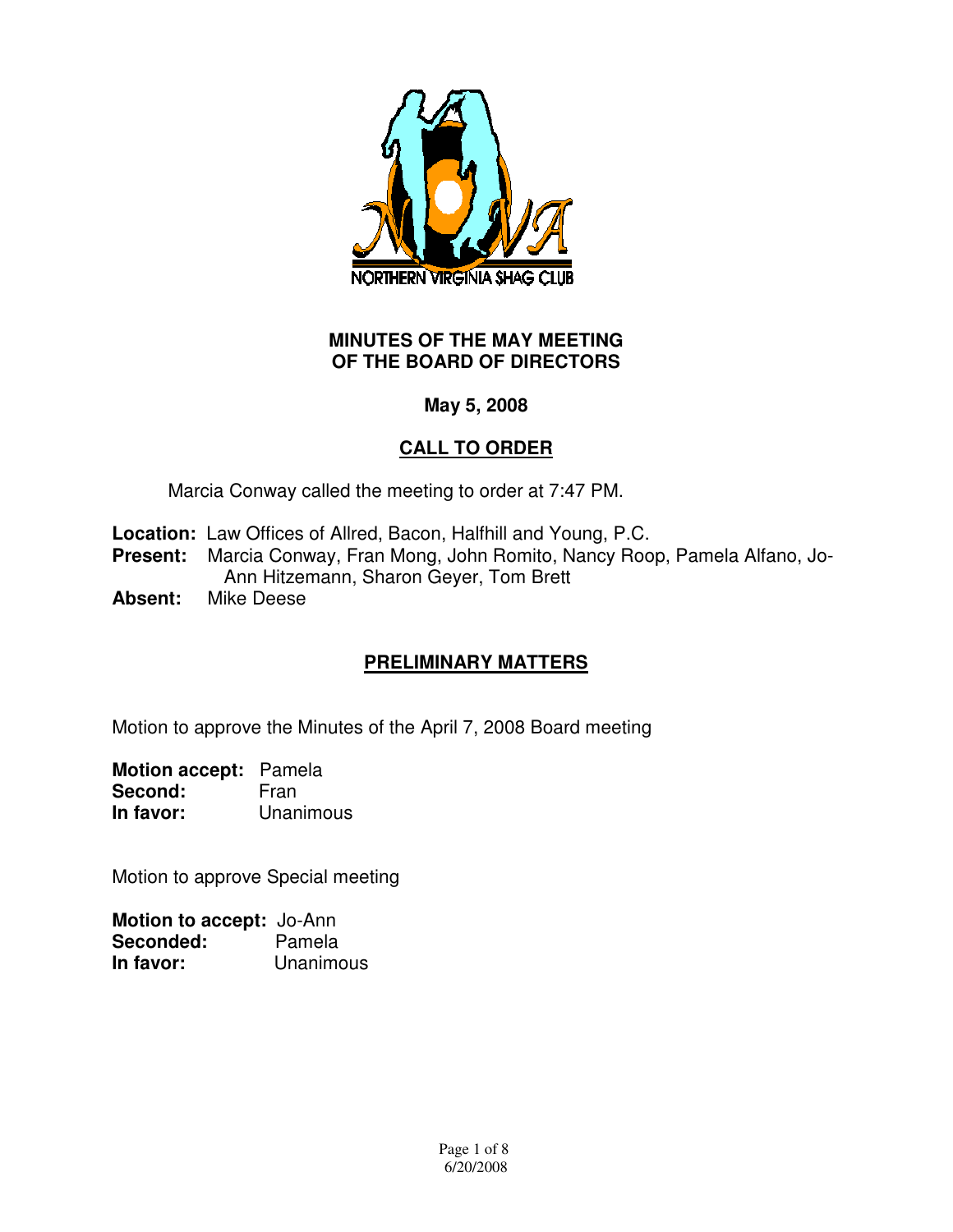## **TREASURER'S REPORT**

|                        | Month: as of March 1 | Month: as of April 1 |
|------------------------|----------------------|----------------------|
| <b>Regular Account</b> | 9014                 | 7964                 |
| Junior Account         | 446                  | 246                  |
| <b>Special Events</b>  | 4620                 | 432 <sup>r</sup>     |
| <b>Charity Account</b> | 187                  | 187                  |
| <b>Total</b>           | 9014                 | 7964                 |

#### **Motion to approve Treasurer's report**

**Motion:** Pamela **Second:** Tom **In favor:** Unanimous

#### **COMMITTEE REPORTS**

#### **Dance Committee:** Cathy Metcalf and Nancy Roop

We would like the Board to consider opportunities where we might offer some additional lessons for our members who want to learn more than what we offer in our Wednesday night classes. The best idea was to have a lesson prior to a scheduled party (Sunday Social, etc.) that could be taught by our own instructors without having to use guest instructors. (Note: NVSC previously had lessons prior to the annual holiday party.)

The Committee would like to do more training with Craig and Heather. The Committee found a previous session on teaching techniques to be very beneficial. Would the Board provide for any of the associated costs? Facility? Instructors?

The Committee would again like to ask the Board to consider special events throughout the year where a special dance class could be provided for our students/members. Is there anything scheduled where we could start off with a lesson? Sunday Social? Other? This would be a lesson provided by some of our own Committee members and would not incur a fee for hiring outside instructors. Please consider and let us know so that it could be planned and promoted.

Please mention our efforts to do some shag demos to the community at larger events in the areas closest to Rene's. We are asking Dance Committee members and Board members for input on events that we can then evaluate and pick the ones that are most suitable. A form to supply a suggested event is included.

Thank you to the Board for your support with our efforts. Cathy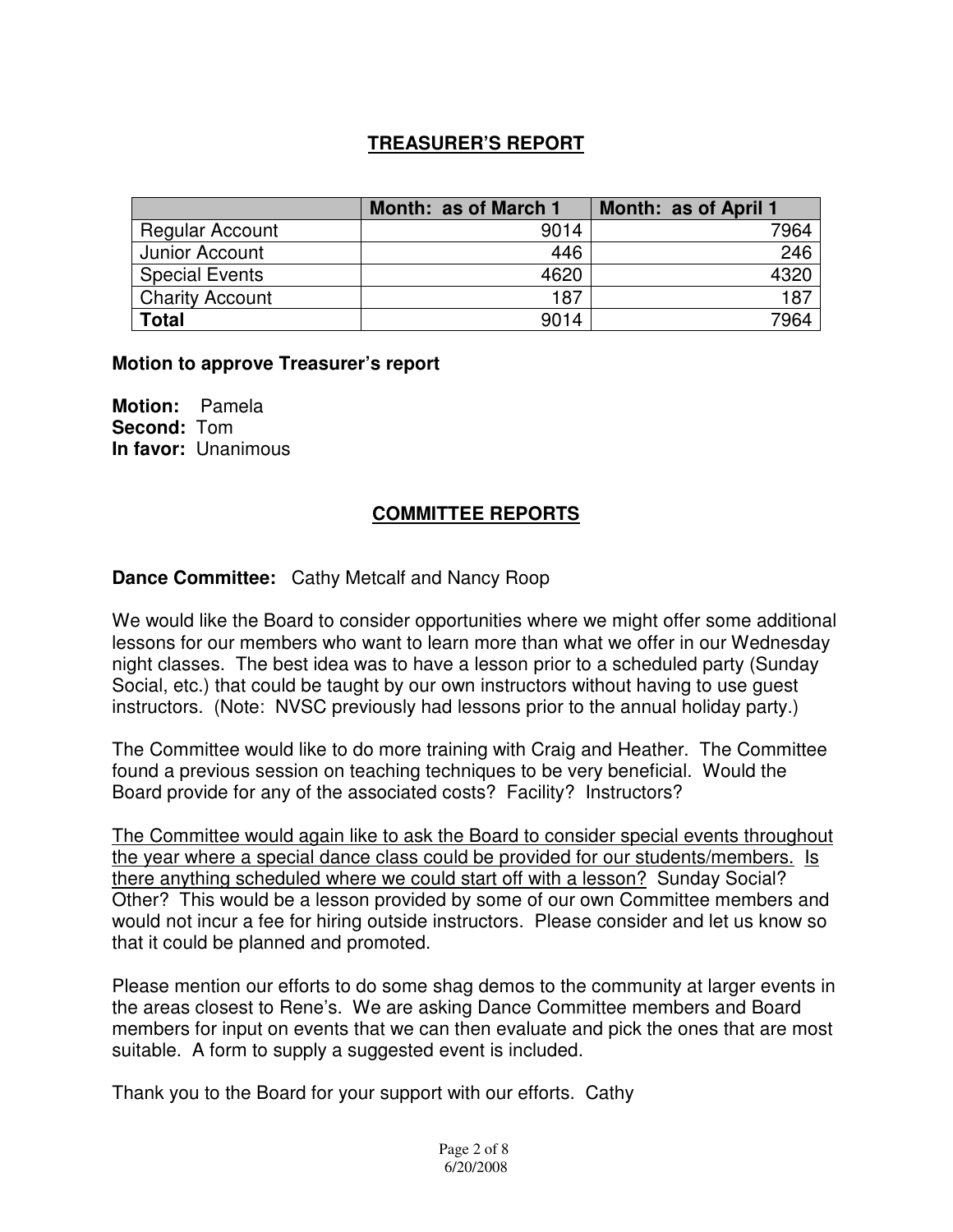# **Social Committee:** Jo-Ann Hitzemann and Tom Brett, Co-Chairs

See Band of Oz

# **Charity Fundraising:** Marcia Conway Liaison

The 50/50 for April raised \$200 and \$478 for Logo Merchandise. Marcia said that Nancy Cox and Cathy Miller are doing a very good job of ordering the Logo merchandise.

Fran said they are also doing a very good job of displaying the merchandise.

**Public Relations:** Joan McKinney and Michael Browne Co-Chairs;

In April/early May

**BAND of OZ**-- promo/marketing activities by PR Committee and "backers"/volunteers:

Flyers sent to six people who'll distribute to hand dance friends/events.

John Seely is going to NC State Alum association event w/flyers & tickets.

Angie and Dave researched & contacted a half-dozen other Carolina alum associations in our area.

Tom Brett is continuing to work with the Citadel Alumni group.

David Rodgers & Cathy Metcalf contacted Clemson alum groups.

PR Committee met with staffer for Sen. DeMint (South Carolina), who said she'll forward all of our BOZ info to other Carolina congressional offices.

PR Committee re-contacted the SC and NC Society groups and e-mailed and snailmailed them some flyers.

PR Committee submitted (and in one case RE-submitted) our BOZ info to swing/hand dance calendars and e-mail lists.

Michael Browne submitted ad copy for Grand Nationals program, which promotes both BOZ and the Capital Shag Classic.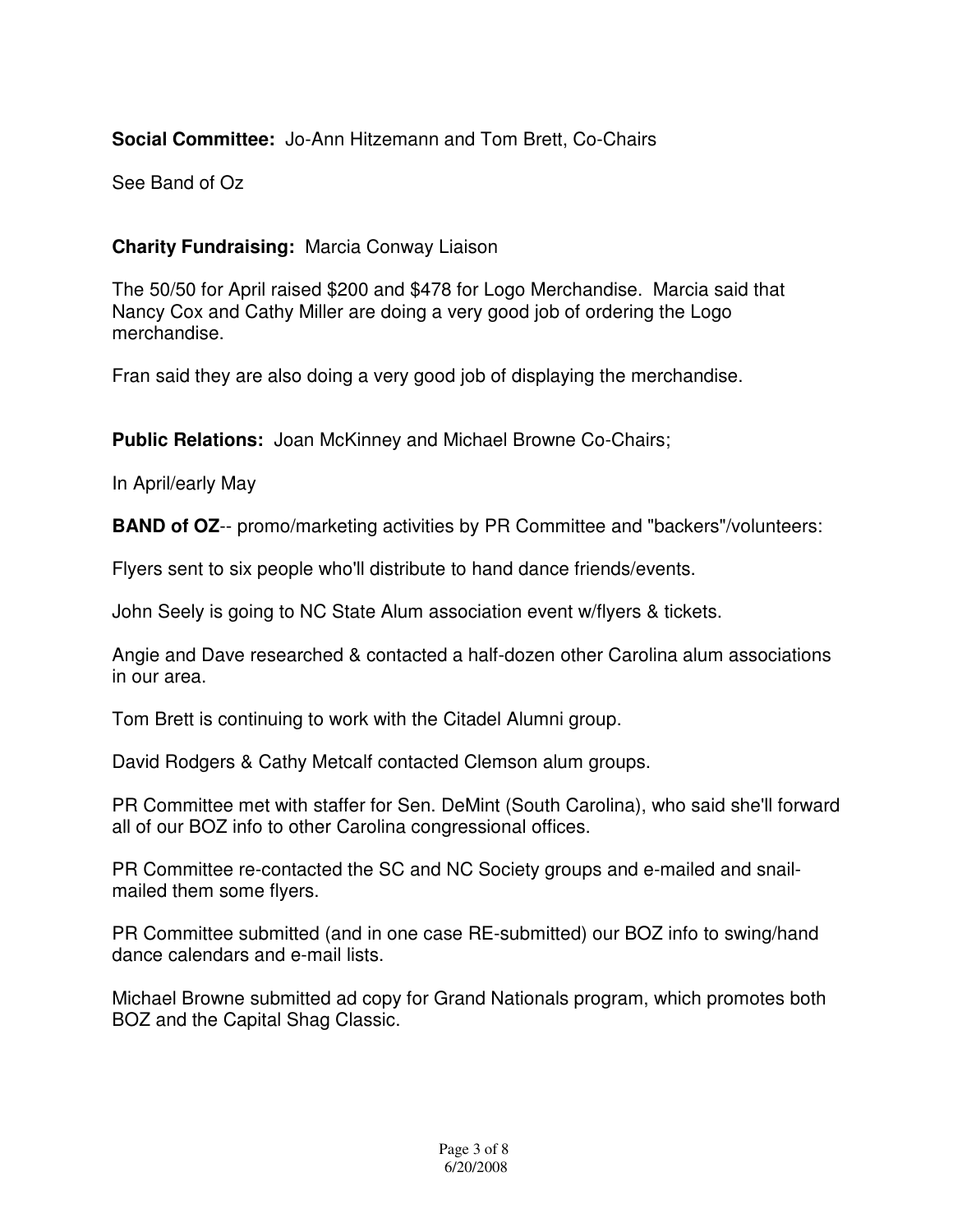**CAPITAL SHAG CLASSIC** promo/marketing activities --

The GNDC ad submitted to Grand Nationals (see above) and the Capital Shag Classic ads were published, with no glitches, in SOS Carefree Times.

May "Shag Rag" has the next "Countdown to The Classic" article -- this is an interview with the Red Hat DJ Wilkie Whaley. We'll also run a red hat "promo" activity at Rene's, starting in May... Val is helping promote that in Hello Shagger, and Maryann Lesnick will help with a poster-display for Rene's.

In April, we displayed Maryann Lesnick's poster on Don Borja, the Classic-logo artist. And that interview ran in Shag Rag in April.

Marcia said she is going to talk with the Virginia Gentlemen from Fredericksburg and invite them to come to the Band of Oz. Tom suggested that Craig Jennings and Jim Rose could reach them.

**Newsletter:** Valerie Swiger, Chair; Nancy Roop back-up

May 26 is the deadline for the Shag Rag.

**Membership:** David and Angie Bushey, Co-Chairs, Sharon Geyer, Liaison

There are currently 315 members. There are still some more membership applications that Dave needs to process.

Tom suggested that the Board should buy at least 320 Forever postage stamps for the Club which now cost \$.41 before the May rate hike in the interest of saving money.

Marcia called for a consensus and all agreed that it would be wise to purchase 300 Forever stamps for the membership committee.

Tom agreed to purchase the stamps

# **2008 Capital Shag Classic:** Heather Jennings and Pamela Alfano, Co-Chairs

Pamela said everything is going along according to the schedule.

**Music:** Michael Deese, Chair

Sharon said that she knows that Mike made some contacts at SOS to establish a relationship with some new DJs for NVSC.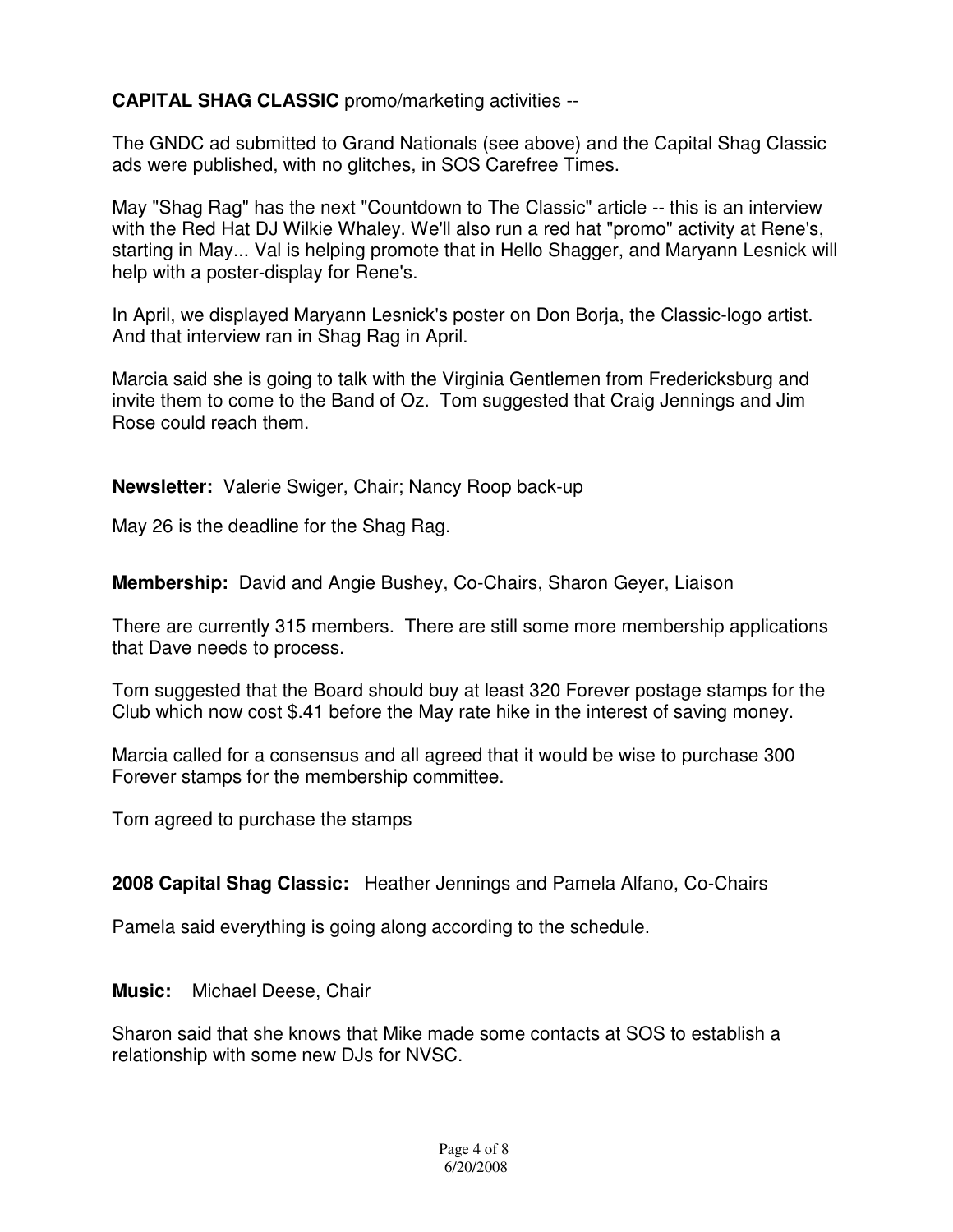### **Web Site**: Marcia Conway, Liaison

The website person has had a serious surgery and that has slowed down the progress on the clean-up of NVSC website. The website committee will have a report in June. Larry Boyer has joined the website committee. John Romito's email address is incorrect on the website.

## **OLD BUSINESS**

### **Shag-a-thon**

All of the money is not in yet. Fran is planning to have a report in the May Shag Rag. The total amount collected for the Shag-a-Thon at this time is about \$9600.

### **Band of Oz party**

Jo-Ann said the Social committee will use disposable containers for chips, etc. and there will be setups, plates, napkins and cups. They plan to set-up fewer tables and chairs than at Jackie and Charlie event to have more room for dancers.

 Tom has coordinated the food menu with Ft. Myer for individual purchases thru the bartender at the BOZ event.

Tom suggested that we give 10 tickets to deserving Ft. Myer soldiers.

#### **Tom moved that the Ft. Myer Commander be given 10 BOZ tickets to be given to deserving soldiers**

**Motion:** Tom **Second:** Fran **In favor:** Unanimous

Tom asked if there are enough door prizes and Marcia said she is taking care of the door prizes.

The Band of Oz said they need to be at Ft Myer at 1:00 to set-up and then the band comes at 3:00.

Tom said that everyone on the Board has been issued 8 tickets to the Band of Oz to sell, but reminded all about Marcia's goal of selling 20 each and he has more tickets to be printed.

Tom did ask the point-of-contact at Ft. Myer what the rated capacity of the room for the event is and was told the maximum capacity is 275 people. Tom has distributed about 146 tickets to be sold and more tickets will be available this Wednesday.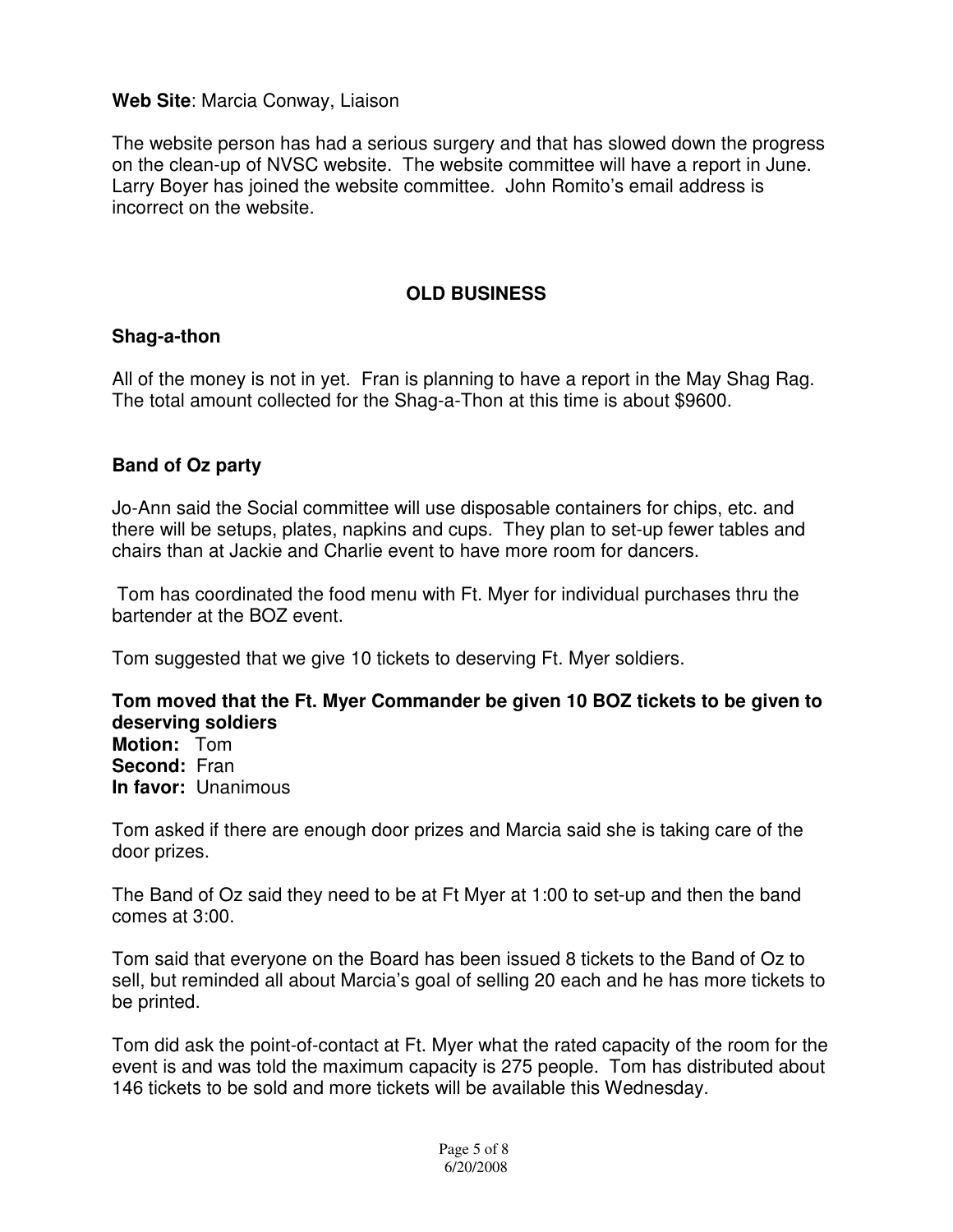#### **Jackie and Charlie Workshop/ Party**

Marcia said that she spoke with Jackie about coming back for another year of teaching and a dance party. Marcia also asked Jackie about the February 14, 2009 date and Jackie agreed that February 14<sup>th</sup> would be great. Tom said the people he surveyed said the same thing. Pamela said it is a nice night to take a date to a dance. Tom said that the February 7, 14 and 28, 2009 are available at Ft. Myer.

#### **Motion to reserve Ft. Myer for February 14, 2009**

**Motion:** John **Second:** Jo-Ann **In Favor:** Fran, John, Nancy, Tom, Pamela, Jo-Ann **Opposed:** Sharon

### **NEW BUSINESS**

#### **Proposal to sponsor a hole for \$100 at the Hall of Fame Foundation and SOS Golf Classic on June 7 & 8.**

Last year we voted to do this, but the money was never sent to the committee.

Marcia asked if there is a motion to put \$100 on the hole for the golf tournament.

Tom said that he feels that it would be good to show that NVSC is a participating ACSC club for this event.

- **Motion:** Pamela moved to sponsor a hole for \$100 at the Golf Classic
- **Second:** Tom
- **In Favor:** Tom, Pamela, Nancy and Jo-Ann
- **Opposed:** Fran, Sharon and John

#### **NVSC Annual Picnic – August 16**

Bobby and Laura Payne (Marcia's son-in-law and daughter) have consented to have the annual Club picnic at their home again on August  $16<sup>th</sup>$  from 1-5 PM.

#### **Plans for a fall Sunday Social in October**

Motion to have the Sunday Social at Rene's on October 19<sup>th</sup> **Motion:** Jo-Ann **Second:** Tom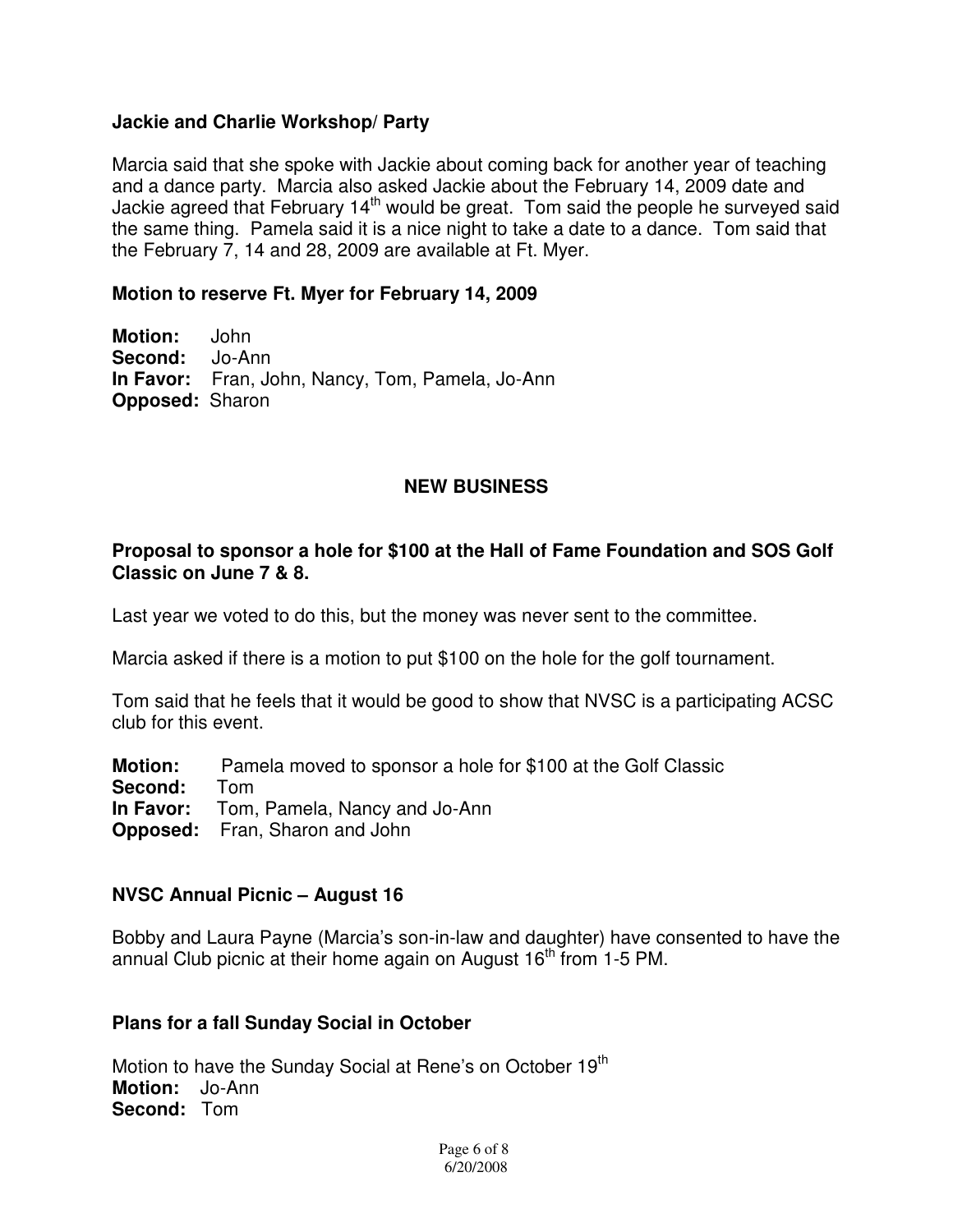#### **In favor:** Unanimous

Sharon said she might be able to have a party on September 13 at a friends 3 car garage. She will provide more information at the next Board meeting.

Tom suggested having a social before SOS to encourage people to attend SOS. Much discussion ensued. Previous pre-SOS functions have not been successful and cost the Club money. It was determined through the discussion that a special function promoting SOS would not be planned, but that we would talk up SOS through out the year.

## **Junior SOS**

Marcia spoke about the Junior SOS and she is giving Tom the flyer, advertising the Junior SOS, to make copies to put out at Rene's.

Nancy said that if we want to have any classes prior to the Junior SOS we should be planning a few classes in June and that she would discuss it with Cathy.

Tom said that last years Board had voted to join the Junior Shaggers Association and asked if John would check to see if the money was paid last year. John said he would check to see if it was paid.

#### **Membership meeting – Wednesday, May 7**

Marcia is going to introduce all of the Board and asked Tom to discuss the Band of Oz. Also, Pamela or Heather will promote the Classic; Fran will update everyone on the Shag-a-Thon; John will give the treasurers' report.

## **Other Board Miscellaneous Comments**

John suggested that the DJs should address the Band of Oz a few times each Wednesday and also the 50/50 should be pitched more.

John is going to look to see what we are making this year on the 50/50 compared to last year.

Sharon said that we do have more members this year compared to last year.

Marcia said something that would really be neat is that we should all wear something red to advertise the Capital Shag Classic.

Tom said he would like for the Board to recognize Charlotte for taking the Junior Jar around and collecting over \$100 in donations, at Rene's during SOS week, for the Junior account. Since Tom made Marcia aware of it, she agreed with his suggestion that it would appropriate to send a thank you note to Charlotte. Tom encouraged